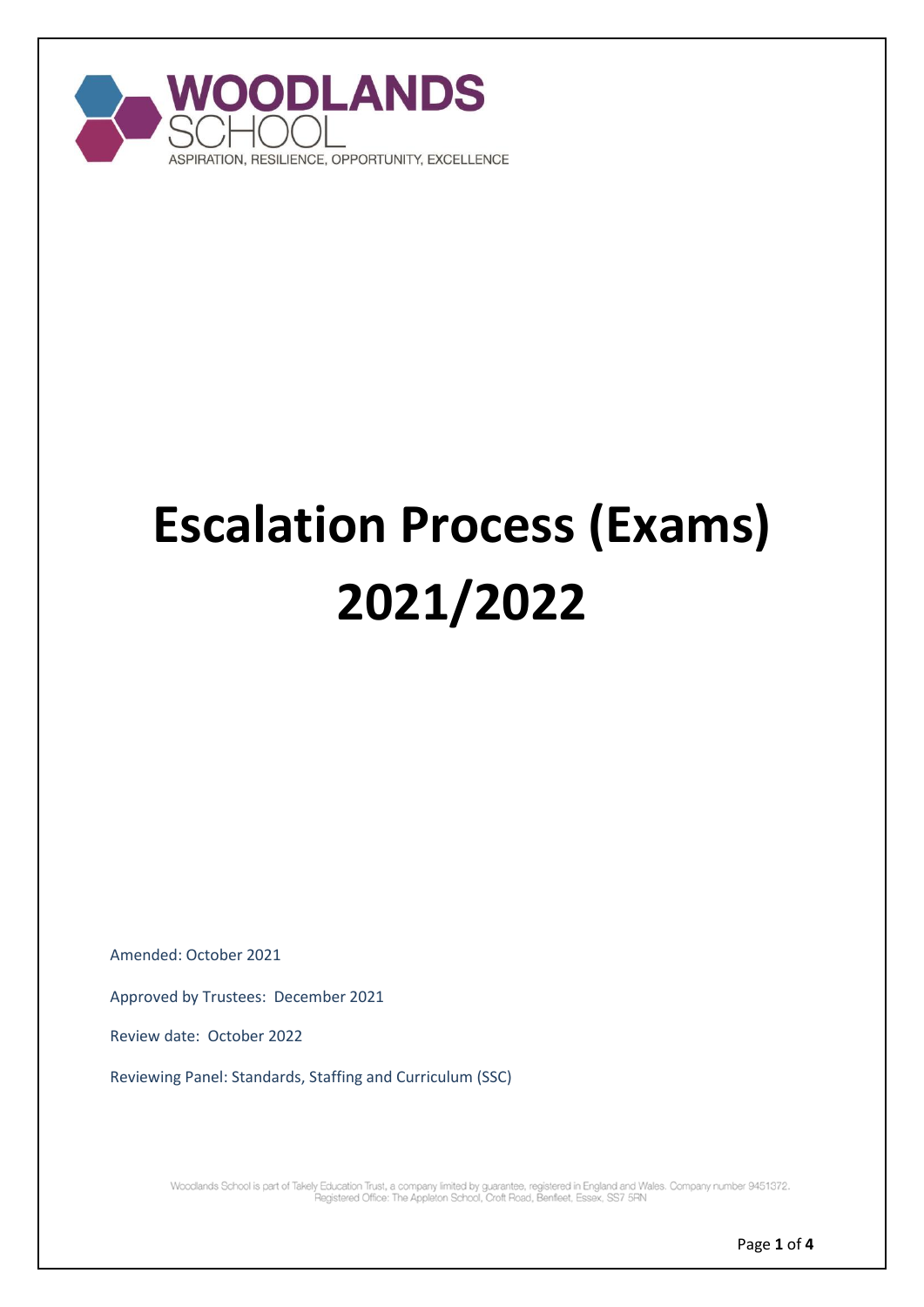#### **Purpose of the process**

To confirm the main duties and responsibilities to be escalated should the head of centre, or a member of the senior leadership team with oversight of examination administration, be absent.

#### **Before examinations (Planning)**

In the event of the absence of the head of centre or the member of senior leadership with oversight of examination administration, responsibility for implementing JCQ regulations and requirements relating to activity prior to examinations will be escalated to Mr Ethan Roberts, Deputy Head.

Mrs Emma Jordan (Assistant Head) & Mr Ethan Roberts (Deputy Head) jointly oversee the exams team and would stand in for each other in the event of absence. If both Senior Leaders were absent the responsibility would be assigned to the remainder of Senior Leadership team.

If the Head of Centre was absent, the deputy head teacher Mr Roberts would oversee Head of Centre responsibilities and the Assistant Head Teacher Miss Jordan would step up over seeing the exams team.

To support understanding of the regulations and requirements, the following JCQ publications will be referenced:

- General Regulations for Approved Centres
- Instructions for conducting examinations
- Access Arrangements and Reasonable Adjustments
- Instructions for conducting coursework
- Instructions for conducting non-examination assessments
- Suspected Malpractice Policies and Procedures
- A guide to the special consideration process

## **Main duties and responsibilities relate to:**

- Centre status
- Confidentiality
- Communication
- Recruitment, selection and training of staff
- Internal governance arrangements
- Delivery of qualifications
- Public liability
- Conflicts of interest
- Controlled assessments, coursework and non-examination assessments
- Security of assessment materials
- National Centre Number Register
- Centre inspections
	- Additional JCQ publication for reference:
		- o Centre Inspection Service Changes
- Policies

Specific JCQ publications for reference:

- o General Regulations for Approved Centres (section 5)
- o Instructions for conducting examinations (section 25)

R:drive\archive do not delete\a1data\pol-docs new January 2014\ HDi-Exams Folder\Escalation Process Exams (2021/2022) 2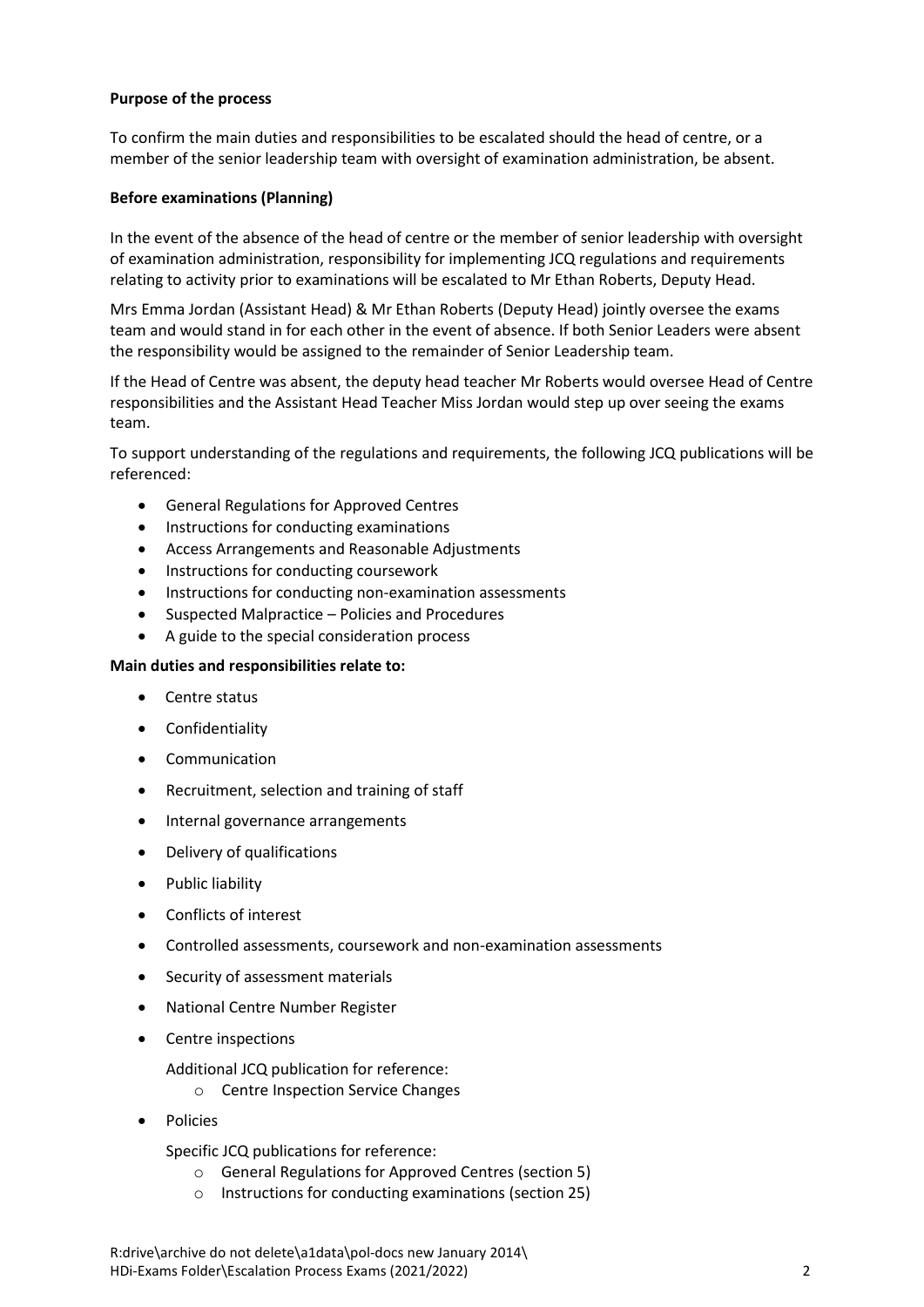- o Access Arrangements and Reasonable Adjustments (section 5)
- Personal data, freedom of information and copyright
	- Additional JCQ publication for reference:
		- o Information for candidates Privacy Notice

# **Before examinations (Entries and Pre-exams)**

In the event of the absence of the head of centre or the member of senior leadership with oversight of examination administration, responsibility for implementing JCQ regulations and requirements relating to entries and exam preparation will be escalated to Mr Ethan Roberts, Deputy Head.

To support understanding of the regulations and requirements, sections of relevant JCQ publications will be specifically referenced including:

- General Regulations for Approved Centres (section 5)
- Instructions for conducting examinations (sections 1-15)
- Access Arrangements and Reasonable Adjustments (sections 6-8)

#### **Main duties and responsibilities relate to:**

- Access arrangements and reasonable adjustments
- Entries

Additional JCQ publications for reference:

- o Key dates in the examination cycle
- o Guidance Notes for Transferred Candidates
- o Alternative Site guidance notes
- o Guidance notes for overnight supervision of candidates with a timetable variation
- Centre assessed work

Additional JCQ publication for reference:

- o Guidance Notes Centre Consortium Arrangements
- Candidate information

Additional JCQ publications for reference:

- o Information for candidates documents
- o Exam Room Posters

#### **During examinations (Exam time)**

In the event of the absence of the head of centre or the member of senior leadership with oversight of examination administration, responsibility for implementing JCQ regulations and requirements relating to during exam time will be escalated to Mr Ethan Roberts, Deputy Head.

To support understanding of the regulations and requirements, sections of relevant JCQ publications will be specifically referenced including:

- General Regulations for Approved Centres (sections 3, 5)
- Instructions for conducting examinations (sections 16-30)
- Access Arrangements and Reasonable Adjustments (section 8)
- A guide to the special consideration process (sections 2-7)

#### **Main duties and responsibilities relate to:**

Conducting examinations and assessments

R:drive\archive do not delete\a1data\pol-docs new January 2014\ HDi-Exams Folder\Escalation Process Exams (2021/2022) 3